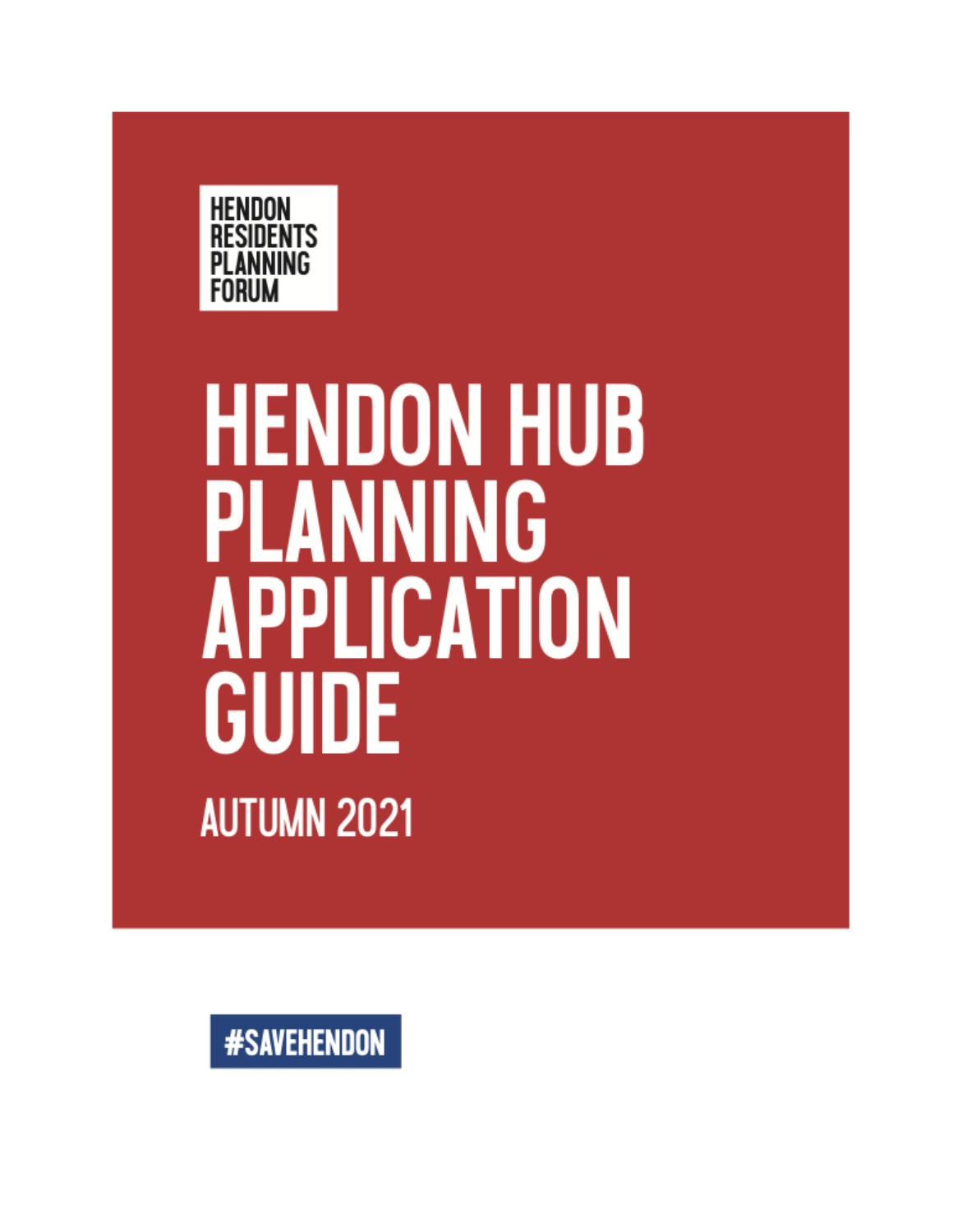\_\_\_\_\_\_\_\_\_\_\_\_\_\_\_\_\_\_\_\_\_\_\_\_\_\_\_\_\_\_\_\_\_\_\_\_\_\_\_\_\_\_\_\_\_\_\_\_\_\_\_\_\_\_\_\_\_\_\_\_\_\_\_\_\_\_\_\_

The Guide is divided into 6 sections, one for each key Hendon Hub Planning Application

In each section you will find:

a **weblink** that takes you straight to the COMMENTS part of that particular Planning Application.

**PAGE**

• a **list of points** and objections that have been submitted by residents.

Alternatively, links to all Planning Applications can be found at: [Hendon Hub Page](http://www.hendonhub.co.uk/)

| RAVENSFIELD/FENELLA/EGERTON GDNS CAR PARK<br>21/4709/FUL             |  |
|----------------------------------------------------------------------|--|
| <b>HENDON LIBRARY &amp; BUILDING 9</b><br>21/4723/FUL                |  |
| <b>MERITAGE CENTRE/CHURCH END/PoW CLOSE</b><br>21/4722/FUL           |  |
| <b>FULLER ST CAR PARK/PDSA</b><br>21/4612/FUL                        |  |
| PATH BTWN MIDDX UNI, SHERROCK GDNS & HETON GDNS<br>21/5054/FUL       |  |
| <b>POW LANDSCAPING &amp; CAR PARKING RE-PROVISION</b><br>21/5061/FUL |  |

**\_\_\_\_\_\_\_\_\_\_\_\_\_\_\_\_\_\_\_\_\_\_\_\_\_\_\_\_\_\_\_\_\_\_\_\_\_\_\_\_\_\_\_\_\_\_\_\_\_\_\_\_\_\_\_\_\_\_\_\_\_\_\_\_\_\_\_\_\_\_**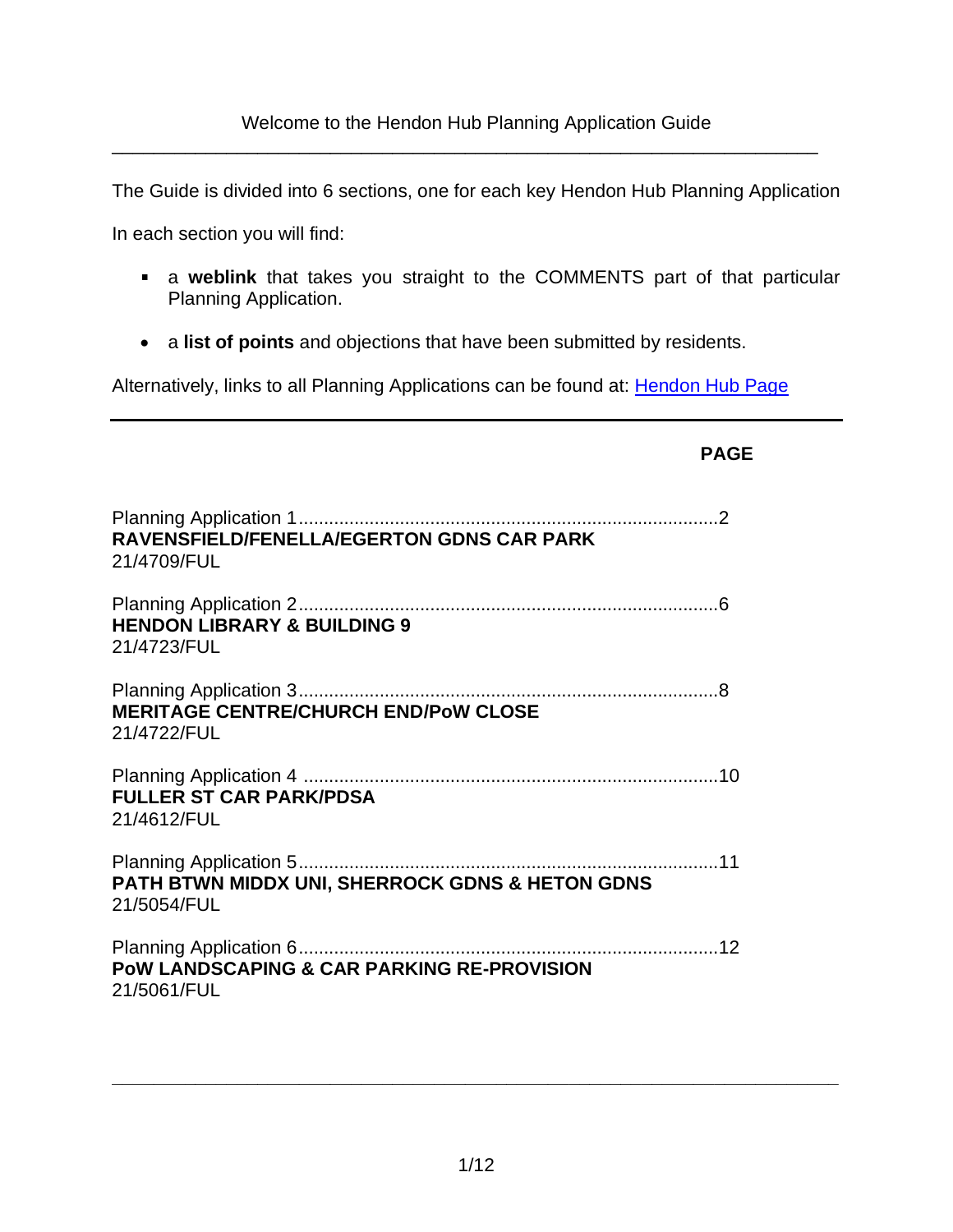## **PLANNING APPLICATION 1: huge new buildings on The Burroughs RAVENSFIELD HOUSE, FENELLA BUILDINGS, 1 - 3 BURROUGHS PARADE AND 3 EGERTON GARDENS THE BURROUGHS**

Comments deadline: Tuesday 9 November 2021 **[CLICK HERE TO COMMENT](https://publicaccess.barnet.gov.uk/online-applications/applicationDetails.do?activeTab=makeComment&keyVal=QYOWLAJI09100)**

Comments can be anything from one line to 2000 characters. If 2000 isn't enough, you can send another comment and begin it with 'continued'.

Please feel free to copy, paste and adapt any points here for your own comments.

**I strongly object to this Planning Application because …** 

#### **NEW BUILDINGS ARE TOO HUGE, UNATTRACTIVE AND DO NOT FIT IN:**

- Blocks 1, 2 and 3 of this overblown development are too bulky and tall. They are not designed sympathetically to the locale nor are they in keeping with the character of the area. They do not complement the grade ll listed grand and charming civic buildings opposite.
- A 2012 plan to redevelop The White Bear pub on The Burroughs which is just three buildings along from this site, was refused because of scale and height and because the design was unsympathetic to the area. It was substantially smaller than what is being proposed here.
- This site is contrary to character, design and heritage policies in the London Plan 2016, especially policy CDH03 on the Public Realm, CDH04 on Tall Buildings and CDH08 on Barnet's Heritage.
- From the London Plan (March 2016) .2.6: in reference to Outer London Vision and Strategy, one of the key opportunities is *maintaining and enhancing quality of life that is already there*. Delivery of "lifetime neighbourhoods" is an important part of preserving this. These plans seek to actively diminish and dismantle a "lifetime neighbourhood".
- The newbuilds' footprint is twice that of the existing buildings I object to the size, scale and mass of what is proposed.
- The Town Hall, public library and fire station will lose their places as the notable buildings of The Burroughs. The existing character of the area is not of a campus or student town.
- There is more concrete hardstanding than trees and it makes the Hendon Hub aims of improving public realm immediately unrealistic and unachievable.
- The development will have a negative impact on the street scene.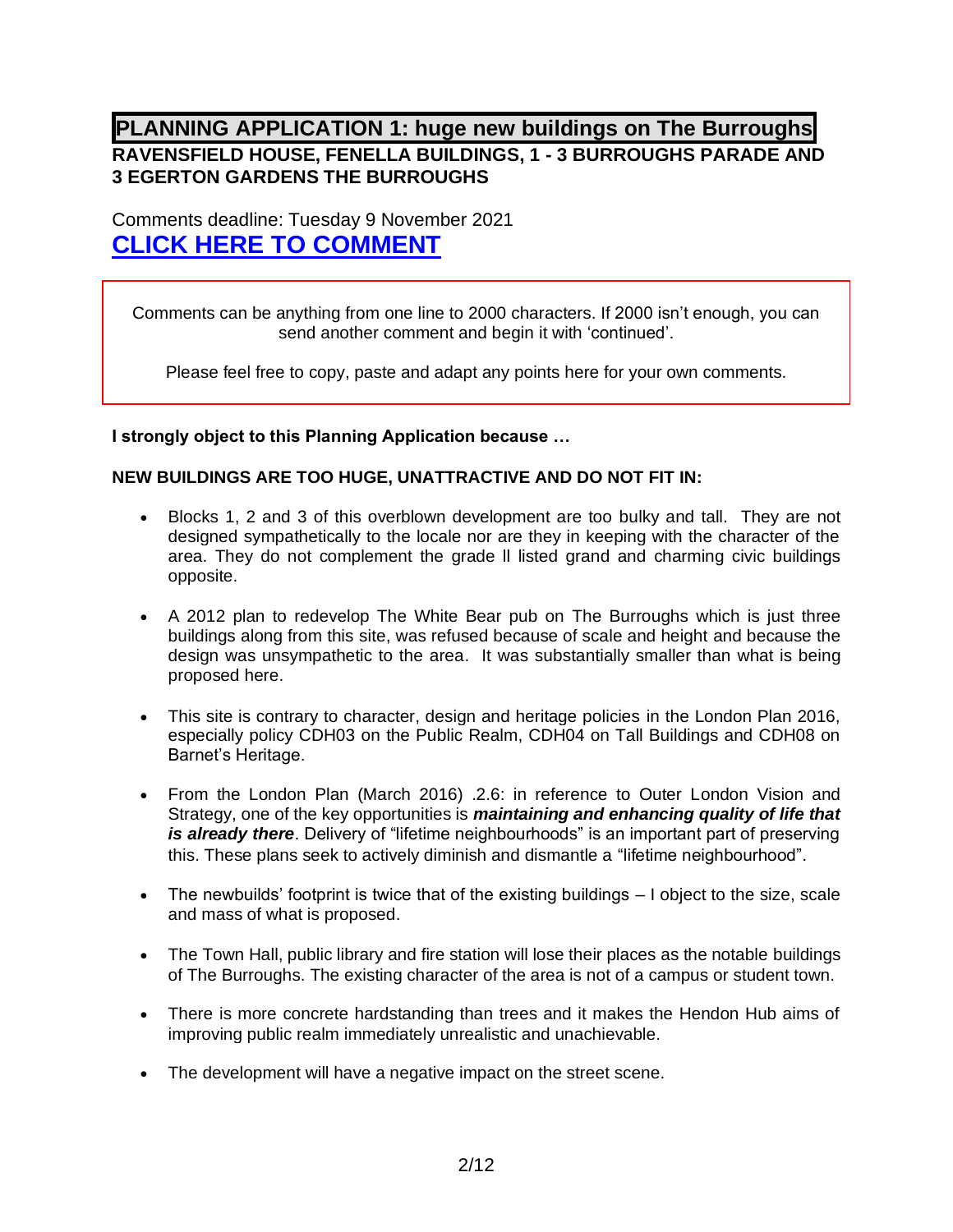• The development will have a detrimental effect on the character setting of Hendon Methodist Church, a 1937 Art Deco church constructed by Welch and Lander and part of the 20th Century Society's Campaign for Outstanding Buildings. The church is a 'building of significance' which complements Brampton Court. It is an important Hendon landmark.

#### **OVER-DEVELOPMENT AND OVER-USE OF A SMALL AREA:**

- This whole development is too dense and brings too many groups of users into a very short stretch - 160 m - of The Burroughs. It should be scaled down and user groups reduced to prevent overcrowding and overdevelopment.
- The use of these new buildings as student accommodation, residential flats, community and educational facilities will cause widespread disruption and raise numerous issues (noise, littering, antisocial behaviour, crowded pavements, busy bus stops, more comings and goings, more traffic, more traffic queues and pollution from standing traffic).
- The massive increase in footfall to this 160m stretch is unworkable. Meridian Wellbeing alone received 15,000 visitors last year.
- Retail shops meant to be relocated from 1, 2, 3 Burroughs Parade to rotunda building (Block 3) have now been shunted to ground floor of Block 2 (student unit). Block 2 ground floor has too many organisations who will have to share some 'bookable' community space to run their events. It is unclear where Mencap (from Meritage site) will end up. Community and charity groups will have to share the ground floor with student units, plant areas and back of house operations, bike and refuse storage.

#### **COMMUNITY:**

- Why is there no dedicated space for a Hendon residents hub?
- There is no mention here of re-provision of a site for Age Concern and the activities for the senior members of our community nor for the Scouts.

#### **SERIOUS TRANSPORT & PARKING ISSUES:**

- *'A new cycle lane will be provided along the A504 The Burroughs from Egerton Gardens to the A41 Watford Way in the south'*. This cycle lane is going to narrow The Burroughs which is already a narrow road and congested at peak and other times and will cause grid lock. The report also acknowledges that The Burroughs is a narrow road and there will be an increase in public transport trips but assumes that students will use 239 bicycles as cycle parking spaces will be provided. Use of bicycles is rare on The Burroughs because it is a dangerous road to cycle down as are the neighbouring A41, A1 and North Circular. Provision of cycle parking spaces will not mean students ride bicycles.
- Cars and taxis attempting to drop residents and visitors off at the site, including senior citizens and children attending community groups plus the inevitable additional traffic to this overdeveloped, multi-use site plus will cause further major traffic and safety issues.
- The 412 (minimum) new residents in this development will mean more deliveries and more congestion.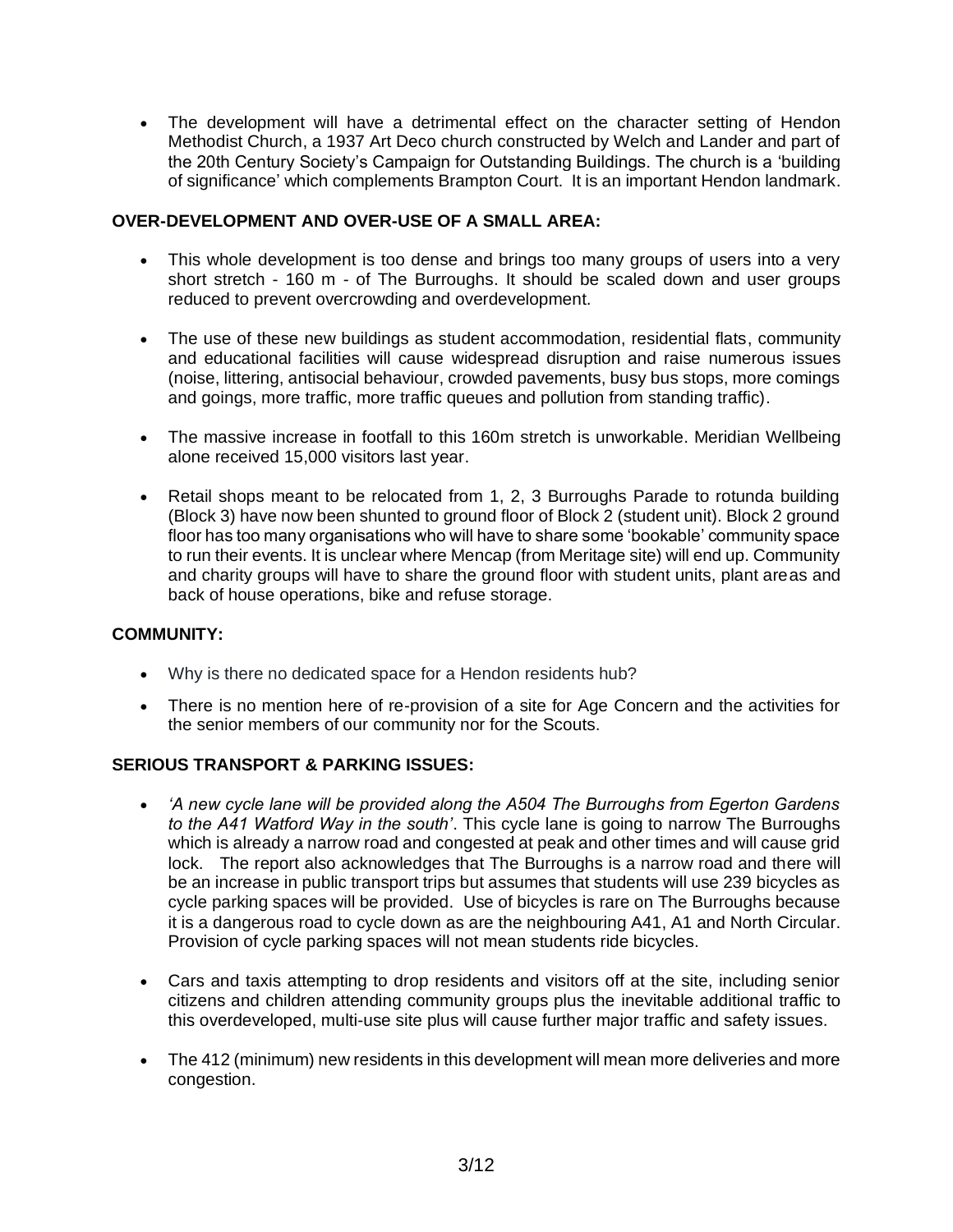- The loss of 93 parking spaces from the rear of Fenella and Ravensfield for MDX staff will be re-provided behind the Town Hall or MDX car park. Parking re-provided to MDX or council staff will increase vehicular movement on St Joseph's Grove and Greyhound Hill which are heavily used for school runs and have a high pedestrian footfall.
- Loss of parking at Egerton Gdns car park means loss of parking for council and MDX staff, churchgoers of Our Lady of Dolours and Hendon Methodist Church, members of Mother & Toddler and Yoga groups, The Burroughs Guild, Saturday Afternoon Fellowship and Kumon. Also, visitors to residents, the Chimaya Mission and nearby parks and allotments.
- Removing Egerton Gdns car park will force people to park on street which is hazardous and causes more accidents.
- *'With the area having good levels of public transport and low levels of parking at the sites it is expected that the vast majority of visitors and residents will use public transport to access this site'*. In addition to loss of parking for all the groups using Egerton Gardens car park, it is unrealistic to suppose there will be no car users among: users (of all ages) of all the community services, Middlesex University Marketing Suite, the library, half the occupants of the 13 new homes to be relocated from the Meritage site plus the other 15 flats planned, the 384 new student residences, shop staff plus visitors to all the above.

Barnet Council's own SPD Residential Design Guidance (October 2016) states that developers must ask the question "Is there enough parking for residents and visitors"? (Appendix 1, Q10). In this instance, the answer is no.

It is important to note that Mayor of London, Sadiq Khan, has said TFL is cutting bus services by 4% by 2024, raising fares and reducing off-peak services.

- The nearby bus stops will be serving thousands more people a week. How is this feasible?
- Appendix B 2011 Census Data QS701EW on Page 48 *Method of Travel to Work* for Barnet residents aged between 16 and 74 is based on a Census taken in 2011. This is 10 years ago, so is it still relevant? Also, this did not include travel for people below the age of 16 – which could have included taking children to and from school by car to one of the four primary schools in the area. This also did not include Barnet residents over 74 who due to diminishing health could be driving or taking taxis.
- The figures given in Appendix C for university student and staff drivers are confusing and contradictory. Even so, there is still not adequate parking provision for any of the numbers of car-users quoted. Where are they all going to park?

#### **NEW LIBRARY LOCATION TOO SMALL AND TOO UNSUITABLE:**

• The new library is too small to contain Local Studies, archival records, dedicated sections for adults, children, teenagers, spacious study seating, IT stations, Makerspace. The shape of the floor plan exposes dead space. Some space in the original design had to be sacrificed for a Police SNT that is not confirmed, leaving only 675 sqm for the library.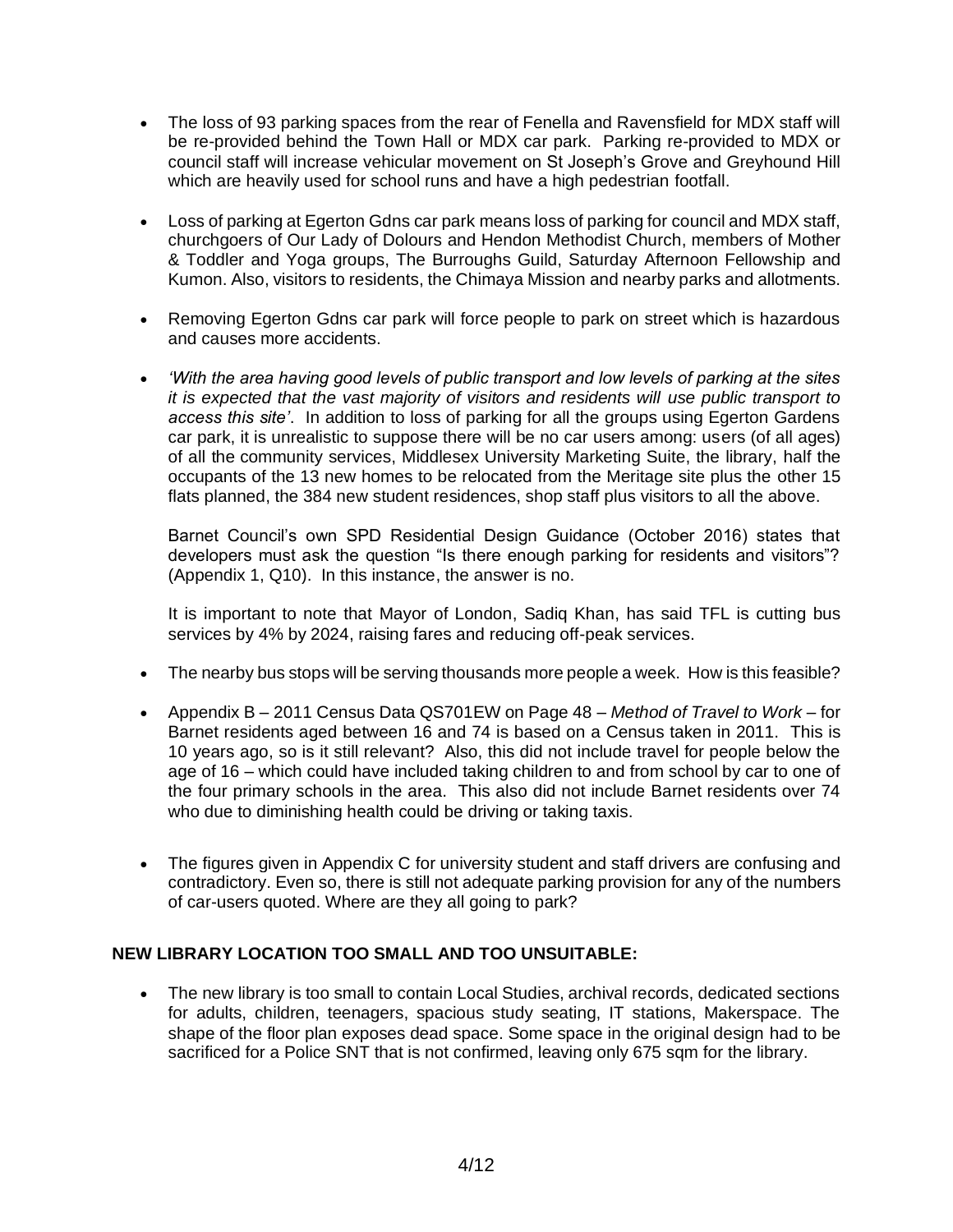• The new library lacks the 'presence' of a distinguished 1920s building with its featureless glass walls. The aspiration should be to lift and inspire people of all ages not to diminish them in a space resembling a nursery. Library users will not appreciate being stared at from outside through the glass while they are trying to work or read in peace.

#### **SEVERE IMPACT ON RESIDENTS:**

- Bringing in this many services and occupants to these buildings will unquestionably lead to a significant increase in noise and disturbance for residents.
- Even though Block 2 has stepped down storeys, there is still overlooking into rear gardens of properties along both Egerton Gardens and Babington Road from the setback units, meaning a loss of privacy, light and overshadowing.
- Outlook of residents will be greatly affected as there is no longer a suburban feel to the street scene. Block 3 (5 storey rotunda) will literally be a blot on the landscape. Block 1 (Arts centre) will have an adverse impact on the outlook for immediate neighbours on Babington Road. Similarly, Block 3 has towers dominating #5, 7, 9 etc of Egerton Gardens.
- Loss of a 4 bedroom residential property which is high priority family housing in Barnet.

#### **ENVIRONMENTAL ISSUES:**

• The demolition of perfectly sound, existing buildings undermines Barnet's policies on environment and climate change. Policies: ECC01 Mitigating Climate Change and ECC02 Environmental Considerations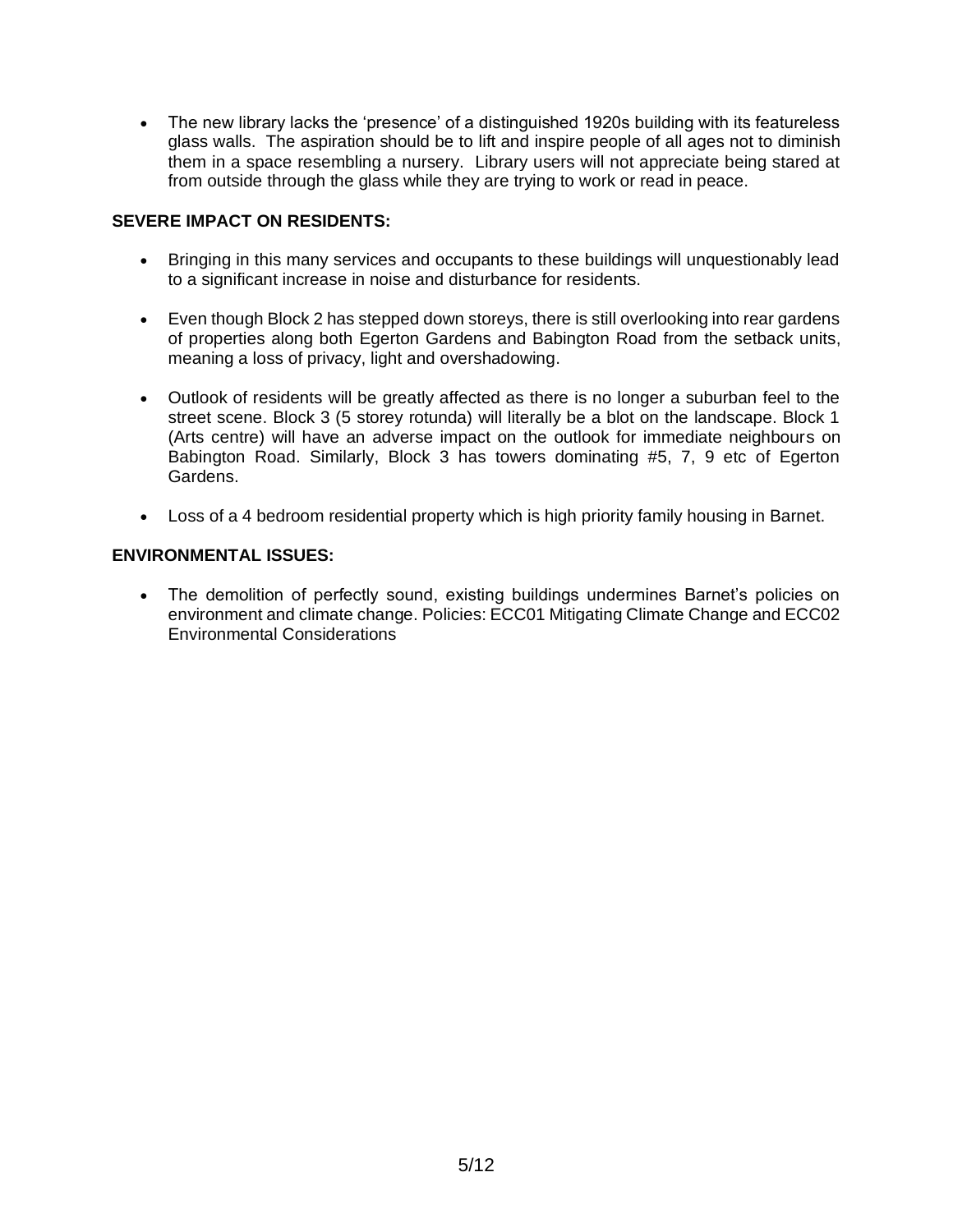# **PLANNING APPLICATION 2: Hendon Library change of use & all the new building around it**

### **HENDON LIBRARY & BUILDING 9**

Comments deadline: Tuesday 9<sup>th</sup> November 2021 **[CLICK HERE TO COMMENT](https://publicaccess.barnet.gov.uk/online-applications/applicationDetails.do?activeTab=makeComment&keyVal=QYP3T3JI09100)**

Comments can be anything from one line to 2000 characters. If 2000 isn't enough, you can send another comment and begin it with 'continued'.

Please feel free to copy, paste and adapt any points here for your own comments.

**I strongly object to this Planning Application because …** 

#### **LIBRARY SHOULD REMAIN AS THE PEOPLE'S PUBLIC LIBRARY:**

- The library building is a symbol of the Hendon community. It should remain as the people's public library and the flagship library of Barnet. Do not give it away.
- Residents of Hendon and all of Barnet would be losing this renowned heritage building as a 100-year-old public municipal library.
- The current library fosters reverence, belonging and social and community cohesion. Visitors to the new site will lose any sense of civic pride or awe-inspiring surroundings which cannot be attained from the ground floor of an ugly accommodation block as it can from a heritage building with a profound sense of local history.
- To exclude residents from this current library building is to undermine their connection to the area.

#### **THREAT TO LIBRARY'S CHARACTER AS A LISTED BUILDING**

- The library building will lose its character as a stand-alone Grade 2 listed building as it will have roof and rear extensions that are taller than the existing building. The third floor of B9 behind the library is on the level of the library roof, meaning that the roof of B9 will be higher than the roof of the library and look out of place when viewing from the road.
- The library's proposed connection with the Town Hall annexe at east and west flanks of the new building erected on Building 9 site makes the site extremely built up and dense. There will be less defined separation with the Town Hall itself and the Town Hall can be mistaken as part of the MDX complex.
- The trio of civic buildings the Town Hall, Library and Fire station represent the character of the civic area and this will be lost if the library is to become a MDX building.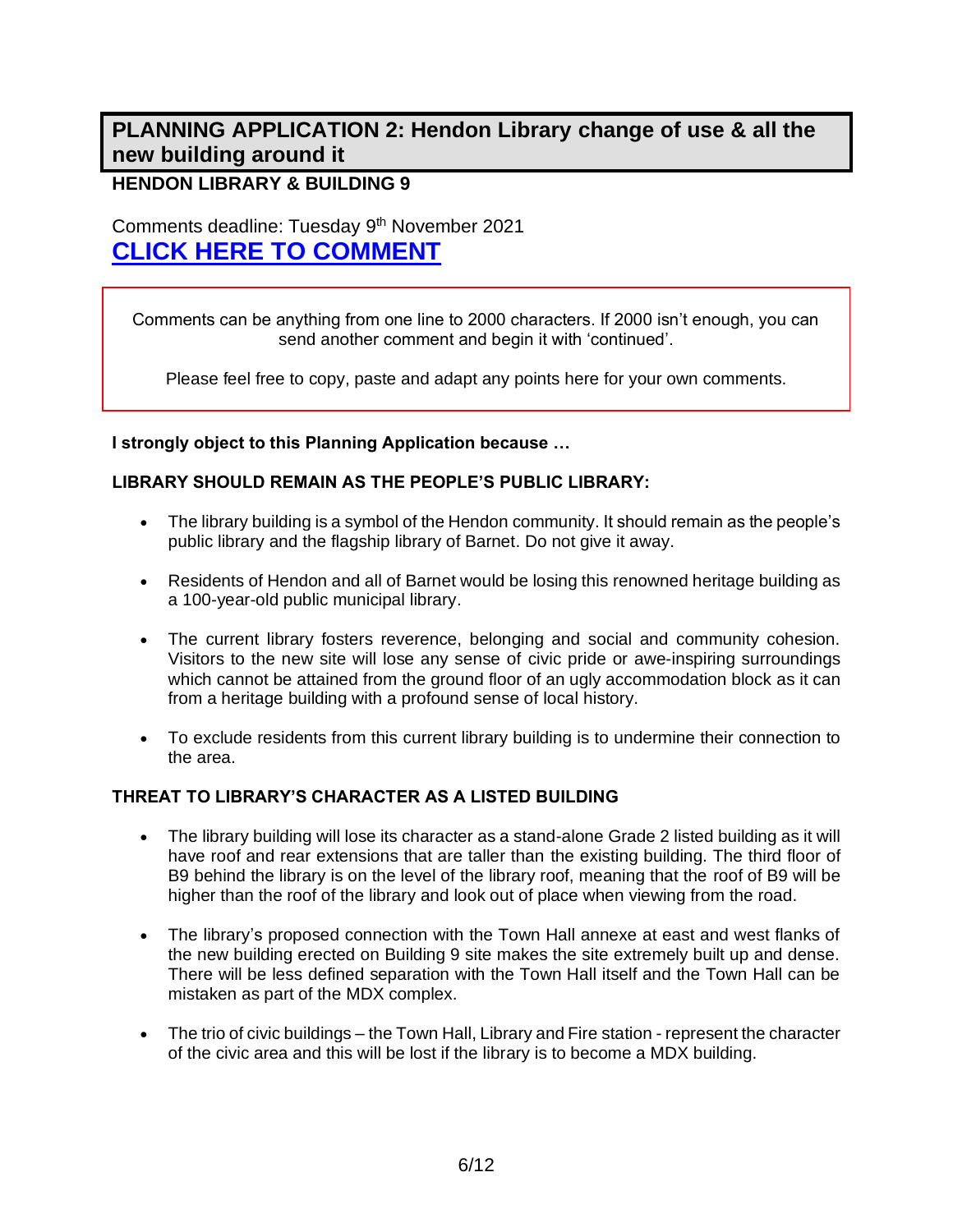- Building 9 is not locally listed but it has an interesting architectural style and history. It can be modernised and extended without demolition to provide educational facilities without causing more climate change effects by demolition and building a bigger footprint on the site. This will also ensure separation with the Library and Town Hall annexe buildings.
- Building 9 is under a restricted covenant *(1899)* that says *"…no building shall be erected on the said piece of land within 40 feet of the boundary of the north side other than for the purposes of a private residence or as the professional residence of a medical man or a solicitor"*.
- There is a risk of damage to the library roof and rear facade as much of the works entails removing the roof to connect to new roof of new building and covering over parts of the original rear walls to facilitate 2 storey rear extensions.
- The glass connections also accentuate the mass of the proposed building works. Rather than allowing passers-by to view the original library and the Town Hall Annexe, it ruins the character of these listed buildings as if a huge barnacle has been squished in between and tacked onto the 2 existing buildings.
- Any development on this site should be of a design that retains the separation of buildings. They do not have to be of a 1920s style but the current modern sleek lines of bricks, steel and glass do not complement the original buildings at all.

#### **CAMPUS CREEP'S IMPACT ON PARKING AND COMMUNITY:**

- By appropriating the entirety of the Hendon Library building, the Middlesex University expansion treats Hendon not as a community of which the university is part of but as if it was an asset the university is entitled to and a resource to be colonised to the university's financial advantage.
- Increase in educational facilities will bring an increase of staff and students activity on this part of the campus. There is no increase in parking spaces as Egerton Gardens carpark is being removed. Parking pressures will increase on nearby residential roads.
- Why was Building 9 not repurposed to a modest block of student accommodation? Because it wouldn't sit correctly next to the most important building in Barnet, our Town Hall. So why is it ok to place 2 student blocks next to St Mary's Church in the Church End Conservation area?
- What consideration has been paid to the impact of the closure / reduction / relocation of Hendon Library when its very location was a key part of the New Library strategy of Core and Community libraries?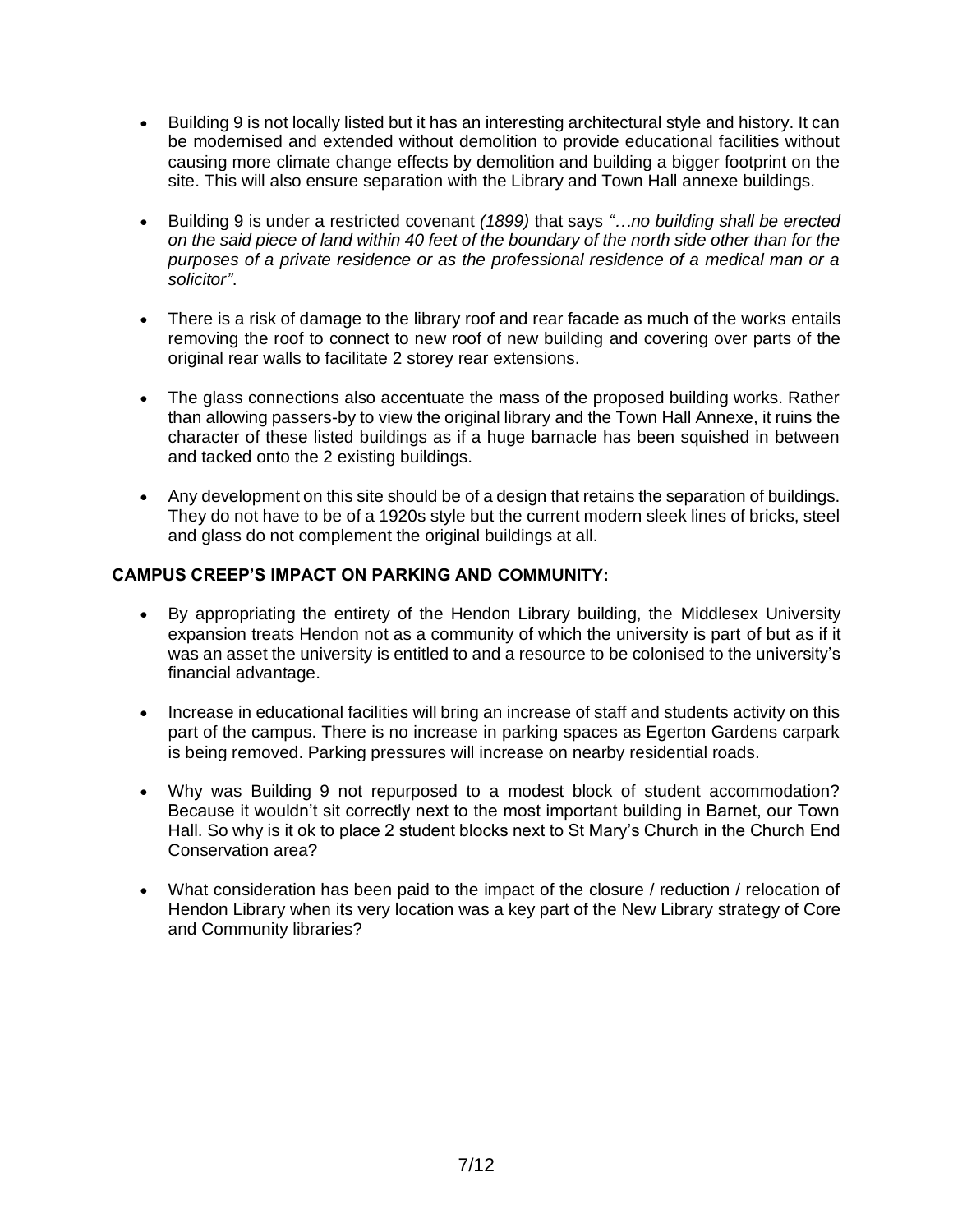**PLANNING APPLICATION 3: Demolition of buildings around Meritage Centre to make way for 4 new accommodation blocks**

#### **MERITAGE CENTRE/CHURCH END/CHURCH TERRACE/PRINCE OF WALES CLOSE**

Comments deadline: Wednesday 10 November 2021 **[CLICK HERE TO COMMENT](https://publicaccess.barnet.gov.uk/online-applications/applicationDetails.do?activeTab=makeComment&keyVal=QYP305JI09100)**

Comments can be anything from one line to 2000 characters. If 2000 isn't enough, you can send another comment and begin it with 'continued'.

Please feel free to copy, paste and adapt any points here for your own comments.

**I strongly object to this Planning Application because …** 

#### **LARGE NEW ACCOMMODATION BLOCKS WILL HAVE CATASTROPHIC IMPACT ON RESIDENTIAL AREA, CONSERVATION AREA, COMMUNITY & HERITAGE:**

- The Meritage Centre is a community centre situated in the heart of a residential area and one of only two conservation areas in Hendon. Why are buildings which house residents, organisations, community groups and charities being demolished and the occupants torn out of there and moved into a student campus?
- The plans for big blocks of accommodation do not do justice to the conservation area nor to the listed buildings in the surrounds. The proximity of the proposed new buildings to listed buildings and 'buildings of interest' must be a material consideration in its design, scope and space. It isn't in this current plan. it actively detracts from it.
- Proposed heights of buildings are not supported by Historic England.
- By demolishing No.28 Church Road, there will be no example of this local architecture left in the area.
- The Church End conservation area also abuts areas of archaeological interest & should remain part of the exciting history of Hendon & not be land grabbed to become part of MDX campus
- Development should focus on and enhance the overall character of this historic area. These large, ugly buildings do not enhance the character and will dominate the locale.
- Multilevel accommodation blocks will overlook SMSJ Middle School.
- Demolishing residential properties Nos. 13 21 on corner of Church Road and Church End Road and replacing them with a 3-storey housing block (Block 4) means the new building will be taller than existing properties and will tower over the Claddagh Ring Pub.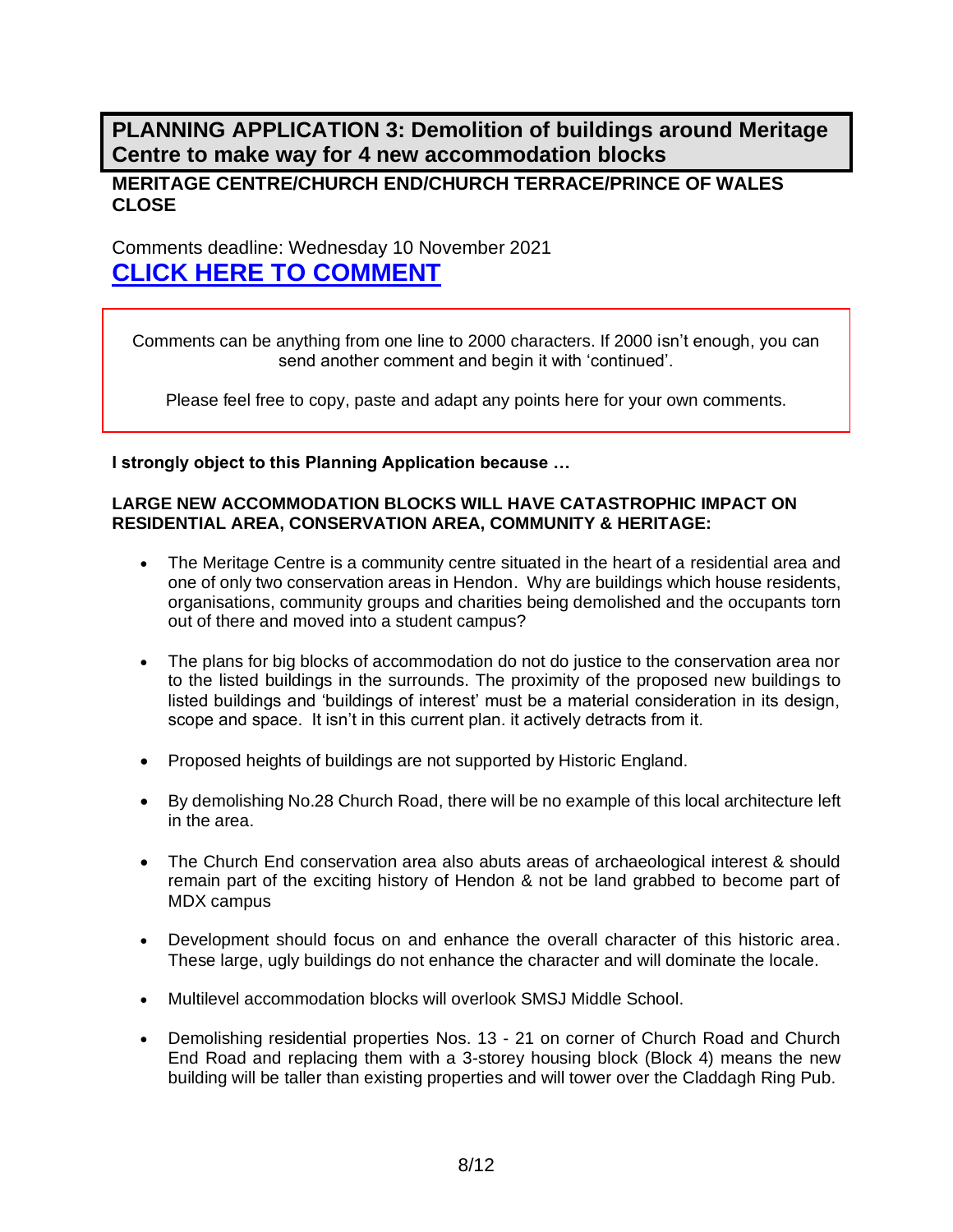• This area is in need of renovation. Development should focus on the existing community and be modelled on the character of the historic area which is suburban residential.

#### **CAMPUS CREEP WILL CHANGE RESIDENTIAL NATURE OF AREA:**

- From the London Plan (March 2016) .2.6: in reference to Outer London Vision and Strategy, one of the key opportunities for outer London is maintaining and enhancing the quality of life that is already there. Delivery of "lifetime neighbourhoods" is an important part of preserving this quality of life. These plans seek to actively diminish and dismantle a "lifetime neighbourhood".
- The student campus, which has been creeping increasingly closer to residential streets, should not be expanding into the Meritage Centre suburban area. Building three accommodation blocks for 181 students and one block for 33 independent youths who have left the care system between two primary schools and by two nurseries, quiet residential streets and a community church is inappropriate when these blocks could be built within the university's own campus footprint a couple of minutes walk away, The density of the student accommodation will encroach on this part of Hendon.
- This large, invasive spread into a residential area of Hendon sees the university treating Hendon not as a community of which the university is part of but as if it was an asset the university is entitled to and a resource to be colonised to the university's financial advantage.
- Residents will not feel free to enjoy their public spaces if it appears to be mostly adult students spending leisure time in big groups gathering around the public realm areas/high street centres, especially where drinking & noisy activities take place or they keep unsocial hours.

#### **SENIOR CITIZENS' COMMUNITY SPACE TO BE REMOVED:**

• What alternative provision has been made for the Scouts, Age Concern, social groups for senior citizens and other groups who use the Meritage Centre space? The Meritage area is a much-loved and needed hub for senior citizens.

#### **TRAFFIC AND PARKING ISSUES:**

- There is no quarantee that GPs will be found to occupy the ground floor of one of the student blocks. If that's the case, what will happen to this space? Student residential units are still evident in the floorplans.
- Increased traffic congestion on Sunningfields Road during school drop off / pick up. This is a very narrow street with cars parked on both sides and only one car can pass at a time. Parents currently use Fuller Street car park. I cannot see them going to POW Close.
- Student/university staff parking is already an issue for residents who live on the streets including and around Greyhound Hill, Sunningfields Road, Sunny Gardens Road, Parson Street, up to the A41/A1. Barnet Council and Middlesex University's claim that students will be car-free is unrealistic. Bringing in over 200 new residents to this small area and their visitors will exacerbate this issue.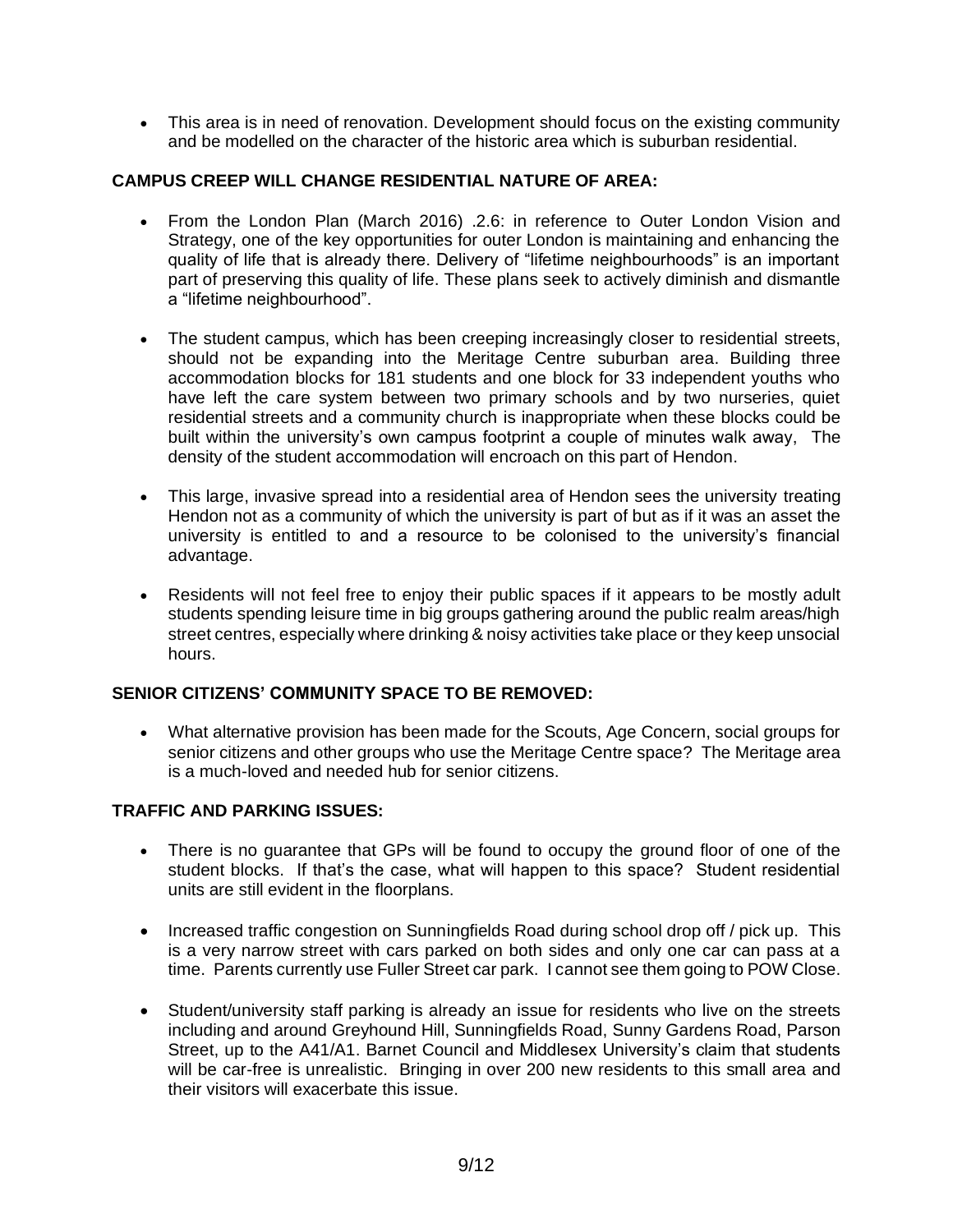# **PLANNING APPLICATION 4: new 2-storey PDSA + 10 spaces to be built on Fuller Street Car Park**

## **FULLER STREET CAR PARK/PDSA**

Comments deadline: Tuesday 9 November 2021 **[CLICK HERE TO COMMENT](https://publicaccess.barnet.gov.uk/online-applications/applicationDetails.do?activeTab=makeComment&keyVal=QYA45BJIJIW00)**

Comments can be anything from one line to 2000 characters. If 2000 isn't enough, you can send another comment and begin it with 'continued'.

Please feel free to copy, paste and adapt any points here for your own comments.

#### **I strongly object to this Planning Application because …**

- Moving the PDSA into Fuller Street would make the manoeuvring of cars harder, creating more highway and pedestrian risk.
- The PDSA would be too high. This would have a visual impact on neighbouring residents and a loss of privacy for the properties by the PDSA, particularly nos. 10 and 12 and other neighbouring gardens.
- Fuller street car park has always flooded when it rains. The 10 spaces for the PDSA staff is where it currently floods. This has never been resolved despite years of complaints to Barnet Council.
- Much of the ground in this area is clay. Clay is sensitive to moisture which means it will expand and contract with the weather which causes shifting foundations, cracks, leaks and warped walls.
- The site has been used as a local domestic car parking for residential & visitors parking for well over 45 years. This proposed new commercial development inside a residential environment would cause a harmful level of pollution, noise, nuisance and dust.
- If the PDSA is moved here, the new parking area is set to be near the play area for children.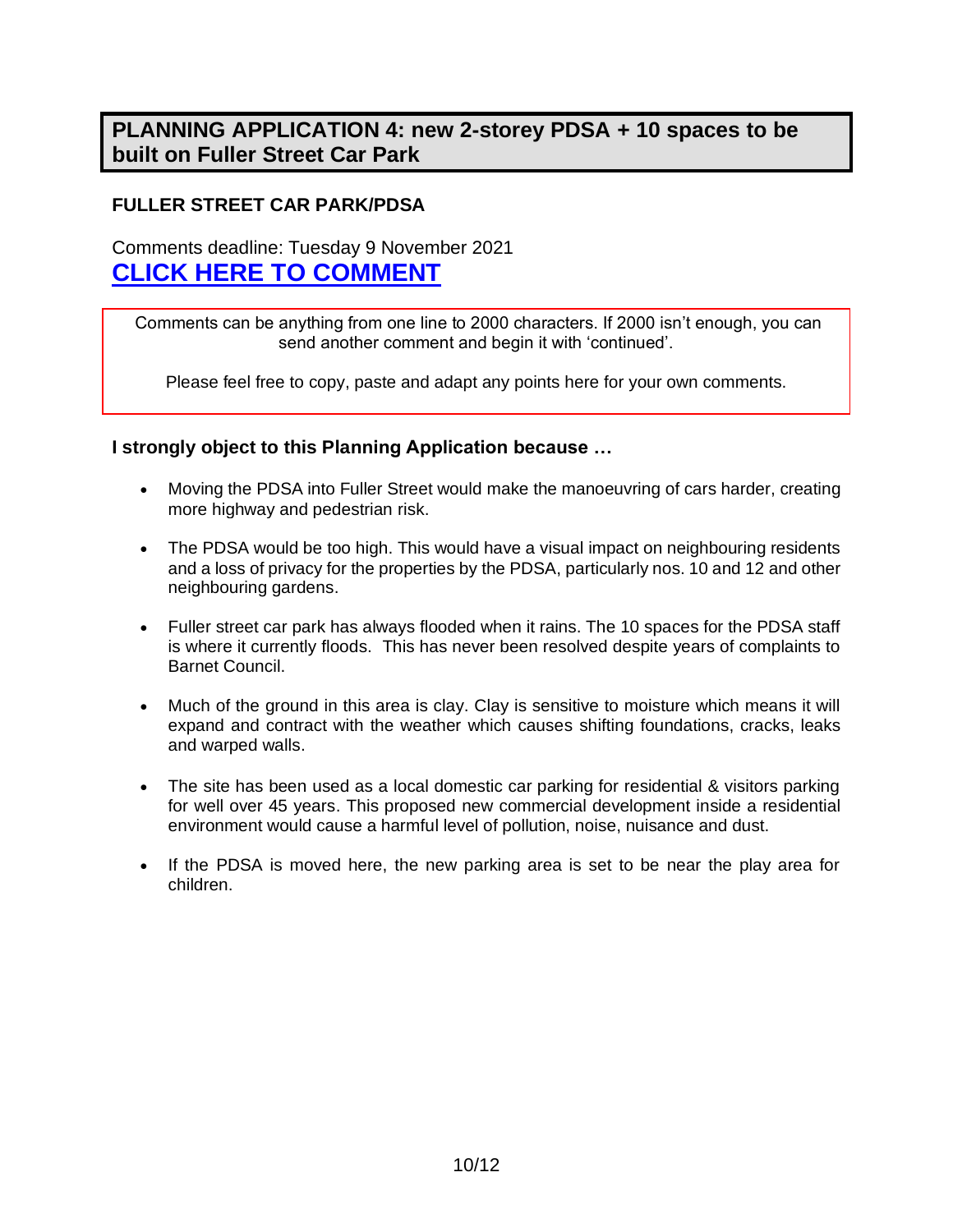## **PLANNING APPLICATION 5: A new pathway through the woodland between the uni and A41**

#### **WOODLAND LANDSCAPE BETWEEN MDDX UNI, SHERROCK GDNS AND HETON GARDENS INCL. NEW FOOTPATH**

Comments deadline: Tuesday 12 November 2021 **[CLICK HERE TO COMMENT](https://publicaccess.barnet.gov.uk/online-applications/applicationDetails.do?activeTab=makeComment&keyVal=QZPYQ0JIKKN00)**

Comments can be anything from one line to 2000 characters. If 2000 isn't enough, you can send another comment and begin it with 'continued'.

Please feel free to copy, paste and adapt any points here for your own comments.

**I strongly object to this Planning Application because …**

- Serious security and privacy issues for residents.
- Woodland habitat under threat.
- Increased litter.
- The potential increase in criminal activity. The woodland is already a hotspot for drug dealing and fly-tipping.
- There is an existing path which could be improved which would be a far cheaper and more sensible option than spending the proposed £2 million.